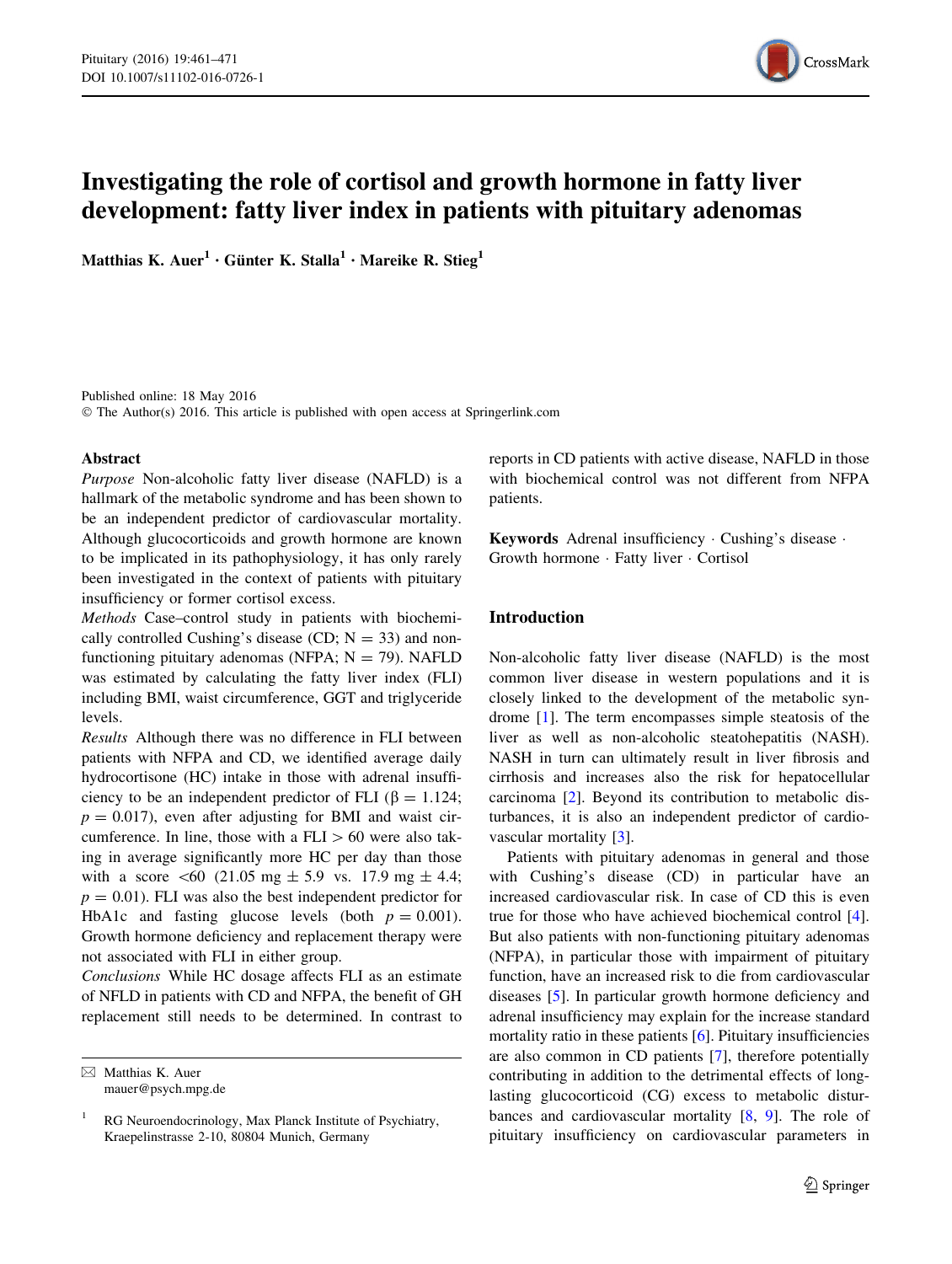Cushing's disease is only poorly understood and provided controversial results so far  $[8-11]$ .

NAFLD has only rarely been investigated in the context of pituitary adenomas [[12–14\]](#page-9-0), though it represents and interesting candidate to explain for metabolic disturbances and cardiovascular mortality. It is of special interest in this particular patient population as the involvement of GC as well as growth hormone (GH) is suggested to play a fundamental role in the development of NAFLD [\[15](#page-9-0), [16](#page-9-0)].

In line, in a study with CD patients with active disease, the estimated prevalence of NAFLD by CT measurements was 20 % and closely related to visceral adiposity [\[12](#page-9-0)]. Vice versa, in the general population, increased exposure to GCs is associated with NAFLD  $[16]$ . These findings underline the critical role of hepatic exposure to GCs for the development of NAFLD.

The role of the GH/insulin-like growth factor-1(IGF-1) system in this context is less clear. Both GH and IGF-1 are however believed to be important in the regulation of hepatic lipid metabolism [\[17](#page-9-0)]. Growth hormone deficiency (GHD) appears to be associated with increased hepatic lipid content [[14\]](#page-9-0), however interventional studies have yielded controversial results [\[13](#page-9-0), [14](#page-9-0)].

Although currently the diagnosis of NAFLD requires a liver biopsy, non-invasive procedures have been developed in the past that show adequate concordance with histological results. This includes the fatty-liver-index (FLI) [\[18](#page-9-0)] which has been demonstrated to be a useful tool to predict the presence of NAFLD as it shows high accordance with imaging [\[19](#page-9-0)] as well as histological criteria for NAFLD [[20\]](#page-9-0). The index has been shown to be a useful predictor of arteriosclerosis development and all-cause mortality, independent of established classical risk factors in particular in those patients with a score  $\geq 60$  [\[21](#page-9-0)].

In the present study we therefore investigated the effects of long-lasting former cortisol excess in CD on FLI as a marker of NAFLD in comparison to patients with NFPA, to disentangle the different effects of past cortisol excess, present adrenal insufficiency and GHD on NAFLD. We also investigated if FLI would be a good predictor in this special population for disturbances in glucose metabolism and further classical cardiometabolic risk factors.

## Methods

Suitable patients were selected from a patient cohort of the department of Clinical Neuroendocrinology of the Max Planck Institute of Psychiatry in Munich, Germany who had been included in the Network of Excellence for Neuroendocrine Tumors Munich (NeoExNET), a registry and biobank alliance of several regional academic institutions. Data necessary for the calculation of the FLI had not been systematically assessed before 2012, so only patients that had visited our department between the years 2012–2014 were included in the present analysis. We only included patients with CD who were biochemically cured for at least 12 month prior to the analysis ( $N = 33$ ). Five CD patients were receiving CD-specific medications at the time of study inclusion (one cabergolin, three azol-derivates and one pasireotide).

We further included patients with NFPA  $(N = 79)$ . Patients were excluded if GHD had not been documented by appropriate stimulation tests [[22\]](#page-9-0). We also only included patients who had been diagnosed with GHD for at least 1 year prior to the investigation. To compare for the sustained effects of GH-substitution, we also only included those in the GH-treated group who had at least been treated with GH for 12 months prior to the study inclusion.

Adrenal insufficiency had to be documented by adequate stimulation tests [[23\]](#page-9-0). Evaluation of further pituitary function, respectively adequateness of treatment based on basal measurements of thyroid-stimulating hormone (TSH), free thyroxine, free triiodothyronine, luteinizing hormone (LH), follicle-stimulating hormone (FSH), and total testosterone (in men) or oestradiol (in women). Further parameters were assessed after an overnight fast between 8 and 11:30 a.m. using routine clinical methods at the local laboratory. IGF-1 and GH were measured on the IMMULITE 2000<sup>®</sup> analyzer (Siemens, Los Angeles, CA).

In women in the fertile age range, secondary hypogonadism was defined as low LH/FSH in women with secondary amenorrhea for at least 1 year. In postmenopausal women, secondary hypogonadism was documented when gonadotropin levels were inappropriately low for the postmenopausal age. In men, secondary hypogonadism was defined as a low testosterone level with an inappropriate low LH/FSH and secondary hypothyroidism as low free T4 (FT4) with an inappropriately low serum TSH. Patients with adrenal insufficiency were treated with conventional hydrocortisone usually divided into 2–3 doses per day. Secondary hypothyroidism was treated with levothyroxine. LH/FSH deficiency was treated with testosterone in men (gel or intramuscular injections) and with estrogen/progesterone replacement in women or in case of past hysterectomy with estradiol only. Most women were receiving transdermal estradiol preparations.

Patients were also excluded if average alcohol intake was  $>30$  g/day for men and  $>20$  g for women or if they had known cirrhosis, hepatitis B or C. Height and weight were measured to the nearest 0.5 cm and 0.1 kg, respectively. Waist circumference was measured to the nearest 0.5 cm. History of medication intake and comorbidities was retrieved from the patient files and by interview. FLI was calculated according to an equation including BMI, waist circumference, GGT and triglyceride levels [[18\]](#page-9-0). All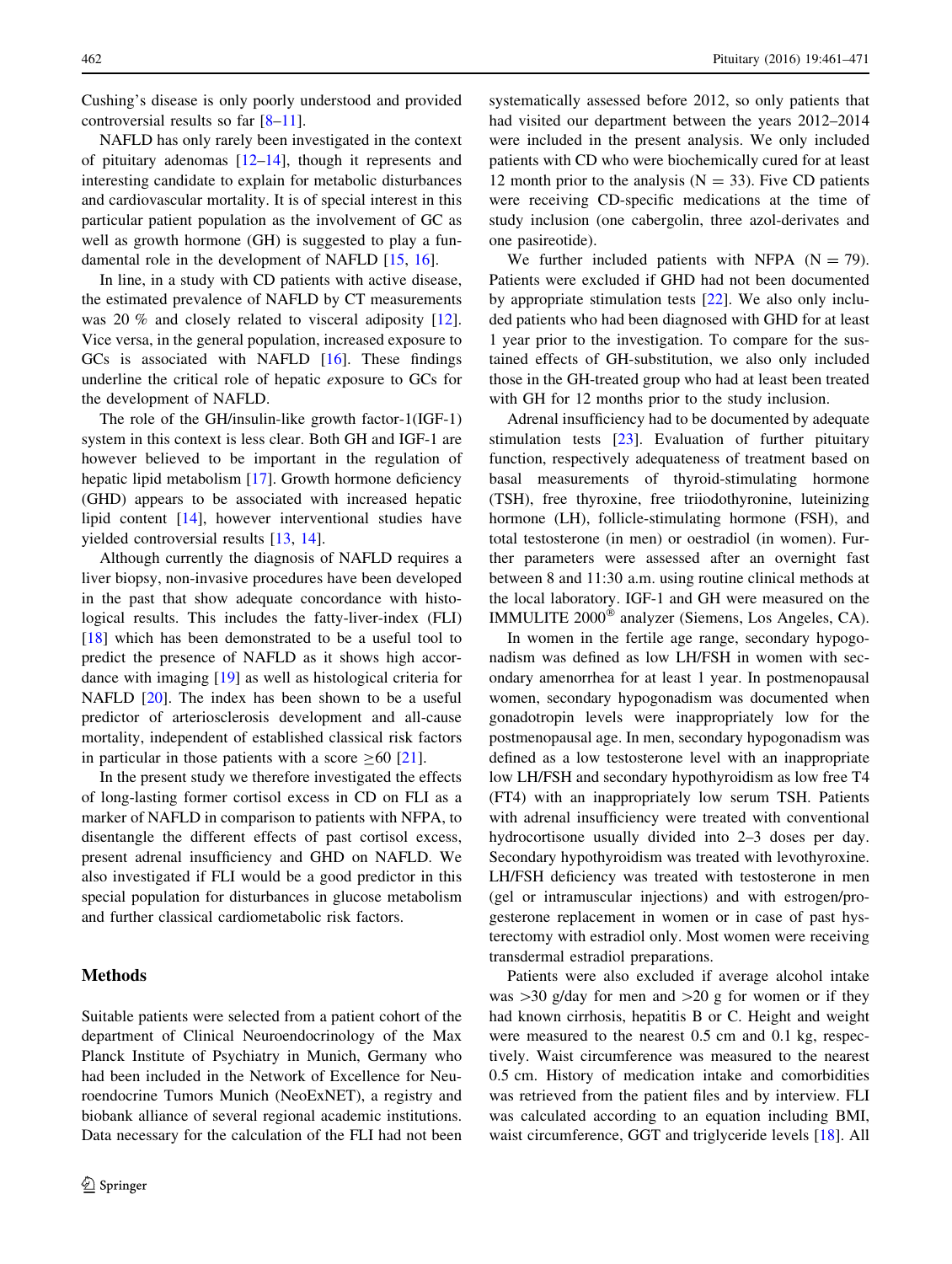patients gave written informed consent and the study was approved by the ethical review board of the Ludwig Maximilian University of Munich.

## Statistical analysis

Statistical analysis was conducted using SPSS 21.0 for Windows software (SPSS Inc). Quantitative data are expressed as mean  $\pm$  standard deviation (SD) or standard error (SE), and categorical data are expressed as percentages. Differences between groups were performed using  $\chi^2$ -tests. Normal distribution of variables was tested by Kolmogorov–Smirnov-Test and skewed variables were log-transformed for further testing procedures. Differences between CD and NFPA patients were evaluated with an analysis of covariance (ANCOVA) controlling for age and gender which was different between the groups. Relations between the outcome variables and continuous variables were evaluated by univariate Pearson's correlation coefficients or Spearman as appropriate. Multivariate linear regression models were used to investigate the relationship between depended and independent variables, including potential influential factors. Logistic regression analysis was used to test the independence of dichotomous outcome variables with their significant correlates in univariate models. Statistical tests were two-sided, and significance was set at a value of  $p < 0.05$ .

## **Results**

## General characteristics

In accordance with the general epidemiological characteristics of these two pituitary adenoma entities, significantly more patients with CD were women than patients with NFPA and they were also significantly younger  $(50.3 \text{ years} \pm 13.4 \text{ vs. } 61.6 \text{ years} \pm 14.5; p = 0.037).$ Fewer CD patients had a macroadenoma at the time of diagnosis ( $p > 0.001$ ) but radiotherapy was more frequently applied ( $p = 0.005$ ). Adjusted mean systolic and diastolic blood pressure was not significantly different between NFPA and CD patients and same was true for those who had already been diagnosed and pretreated with antihypertensive drugs. Adjusted weight, BMI, and waist circumference did not differ between the groups. There was also no significant difference in the rate of patients with pre-diagnosed and pre-treated type 2-diabetes, intake of anti-hyperlipidemic drugs and also not for adjusted fasting glucose, HbA1c, total cholesterol, HDL, LDL, ALAT, ASAT, AP, GGT fasting triglyceride levels or IGF-1.

There was no significant difference in the total rate of pituitary insufficiency or total number of affected pituitary axes, but secondary hypogonadism ( $p = 0.007$ ) and GHD  $(p = 0.015)$  was more common in NFPA patients than in those with CD. There was only a trend for more secondary adrenal insufficiencies in NFPA patients ( $p = 0.072$ ) and as five patients had been bilaterally adrenalectomized in the course of CD, there was no significant difference with regard to the total rate of adrenal insufficiencies between the both groups. Average daily HC intake did not significantly differ between the groups. There was also no significant difference in overall untreated hypogonadism  $[defined as primary (=menopause) + secondary]$  and untreated GHD. FLI in NFPA patients in comparison to CD patients did not differ and same was true for the proportion of patient with an FLI above or below 60 (Table [1](#page-3-0)).

## FLI as a measure of NAFLD

In the entire study population FLI correlated with female sex  $(r = -0.313; p = 0.001)$ , Hb1Ac  $(r = 0.328;$  $p = 0.001$ , fasting glucose (r = 0.404;  $p < 0.001$ ), HDL  $(r = -0.425; p < 0.001)$ , BMI  $(r = 0.852; p < 0.001)$ , GGT (r = 0.499;  $p > 0.001$ ), triglycerides (r = 0.456;  $p < 0.001$ ), systolic (r = 0.332;  $p < 0.001$ ) and diastolic BP (r = 0.415;  $p < 0.001$ ), ASAT (r = 0.432;  $p > 0.001$ ) and ALAT ( $r = 0.357$ ;  $p < 0.001$ ) but not with the ASAT/ ALAT-ratio. There was no significant difference in FLI scores between patients with and without overt hypogonadism. Same was true for those with untreated GHD in comparison to those without GHD or those that were on adequate replacement therapy. There was also no significant correlation with IGF-1 levels ( $p = 0.869$ ) in univariate analysis. FLI did not differ between patients with and without adrenal insufficiency but there was a trend for a positive correlation of average daily hydrocortisone intake  $(r = 0.253, p = 0.086)$ .

To assess independent predictors of FLI, a multivariate regression model using backward stepwise removal was used, entering FLI as a dependent variable and age, sex, diagnosis (CD vs. NFPA), untreated hypogonadism (pri $mary + secondary$ , adrenal insufficiency, average daily intake of hydrocortisone replacement, untreated GHD, IGF-1 and hypothyroidism.

In this model, the only independent predictors were sex  $(\beta = -22.535; p = 0.016)$  and average daily hydrocortisone intake ( $\beta = 1.804$ ,  $p = 0.042$ ). Even when BMI and waist circumference, which are part of the FLI calculation, were included in the model, average daily hydrocortisone intake remained an independent predictor of FLI scores  $(\beta = 1.124; p = 0.017;$  $(\beta = 1.124; p = 0.017;$  $(\beta = 1.124; p = 0.017;$  Table 2).

In line, those with a  $FLI > 60$  were also taking in average a significantly higher daily HC-dosage than those with a score  $\lt 60$  (21.05 mg  $\pm$  5.9 vs. 17.9 mg  $\pm$  4.4;  $p = 0.01$  $p = 0.01$ ; Fig. 1). This finding was independent of age, sex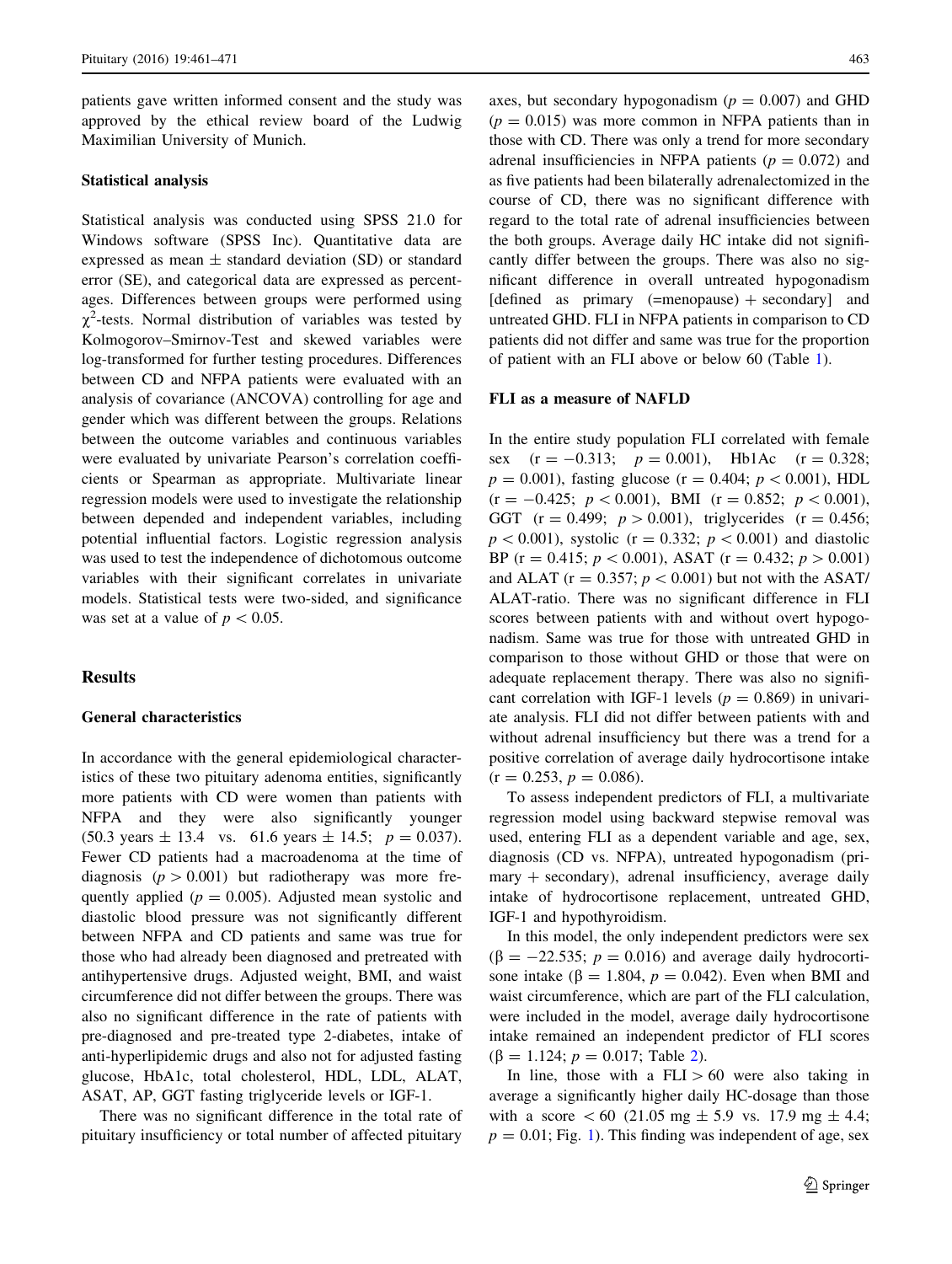<span id="page-3-0"></span> $\frac{1}{1}$ 

| Table 1 General characteristics    |                   |           |             |                  |             |                  |                  | Table 1 continued                                           |             |              |           |           |           |                  |                  |
|------------------------------------|-------------------|-----------|-------------|------------------|-------------|------------------|------------------|-------------------------------------------------------------|-------------|--------------|-----------|-----------|-----------|------------------|------------------|
|                                    | Cushing's disease |           | <b>NFPA</b> |                  |             | $\boldsymbol{p}$ |                  |                                                             | Mean        | <b>SE</b>    |           | Mean      | <b>SE</b> | $\boldsymbol{p}$ |                  |
|                                    | ${\bf N}$         | $\%$      |             | ${\bf N}$        | $\%$        |                  |                  | AP(U/I)                                                     |             | 64.5         | 4.2       |           | 69.3      | 2.6              | 0.359            |
| General characteristics            |                   |           |             |                  |             |                  |                  |                                                             | N           | $\%$         | N         |           | $\%$      |                  | $\boldsymbol{p}$ |
| Male                               | 1                 | 3         |             | 43               | 54.4        |                  | < 0.001          |                                                             |             |              |           |           |           |                  |                  |
| Female                             | 32                | 97        |             | 36               | 45.6        |                  |                  | <b>FLI</b><br>Mean FLI                                      | 47.6        | 6            |           | 49.1      | 3.6       |                  | 0.846            |
|                                    | Mean              | <b>SD</b> |             | Mean             | <b>SD</b>   |                  | $\boldsymbol{p}$ |                                                             |             |              |           |           |           |                  |                  |
| Age (years)                        | 50.3              | 13.4      |             | 61.6             |             | 14.5             | 0.04             |                                                             | Mean        | <b>SE</b>    |           | Mean      | <b>SE</b> |                  | $\boldsymbol{p}$ |
|                                    | $\mathbf N$       | $\%$      |             | N                | $\%$        |                  | $\boldsymbol{p}$ | FLI < 60                                                    | 23<br>10    | 69.7         |           | 26        |           | 32.9             | 0.208            |
|                                    |                   |           |             |                  |             |                  |                  | FLI > 60                                                    | 118.7       | 30.3<br>14.3 |           | 16<br>141 | 7.8       | 20.3             | 0.201            |
| Tumorsize                          |                   |           |             |                  | 98.7        |                  | < 0.001          | $IGF1$ (ng/dl)                                              |             |              |           |           |           |                  |                  |
| Macroadenoma                       | 9                 | 27.3      |             | 78               |             |                  |                  | Pituitary function<br>Pituitary insufficiency               |             |              |           |           |           |                  |                  |
| Microadenoma                       | 23                | 69.7      |             | -1               | 1.3         |                  |                  | No                                                          | 10          | 30.3         |           | 18        |           | 22.8             | 0.402            |
| <b>NA</b>                          | $\mathbf{1}$      | 3.0       |             | $\boldsymbol{0}$ | 0.0         |                  |                  | Yes                                                         | 23          | 69.7         |           |           |           |                  |                  |
| Treatment                          |                   |           |             |                  |             |                  |                  |                                                             |             |              |           | 61        |           | 77.2             |                  |
| Surgery                            | 33                | 100       |             | 72               | 91.1        |                  | 0.712            | Number of pituitary deficiencies                            |             |              |           |           | 19        |                  | 0.07             |
| Radiotherapy                       | 13                | 39.4      |             | 12               | 15.2        |                  | 0.005            | $\boldsymbol{0}$                                            | 8           | 24.2<br>27.3 |           | 15        |           | 13.9             |                  |
|                                    |                   |           | Mean SE     |                  | Mean        |                  | $SE$ $p$         | 1                                                           | 9           |              |           | 11        |           |                  |                  |
|                                    |                   |           |             |                  |             |                  |                  | $\mathfrak{2}$                                              | 5           | 15.2         |           | 8         |           | 10.1             |                  |
| Anthropometry                      |                   |           | 75          | 3.3              | 78          |                  |                  | 3<br>$\overline{4}$                                         | $\tau$<br>3 | 21.2<br>12.1 |           | 18        |           | 22.8<br>34.2     |                  |
| Weight (kg)                        |                   |           |             |                  |             | 2.8              | 0.535            |                                                             |             |              |           | 27        |           |                  |                  |
| BMI $(kg/m2)$                      |                   |           | 26.6        | $\mathbf{1}$     | 27.8        | 0.6              | 0.317            | Secondary hypogonadism                                      |             |              |           |           |           |                  |                  |
| Waist (cm)                         |                   |           | 94.2        | 3.1              | 94<br>136.9 | 2                | 0.952<br>0.370   | No                                                          | 20          | 60.6         |           | 26        |           | 32.9             | 0.01             |
| Systolic blood pressure (mmHg)     |                   |           | 128.8       | 3.1<br>1.9       | 85.2        | 1.8              |                  | Yes                                                         | 13          | 39.4         |           | 53        |           | 67.1             |                  |
| Diastolic blood pressure<br>(mmHg) |                   |           | 85.2        |                  |             | 1.1              | 0.994            | Menopause                                                   | 6           | 18.2         |           | 9         |           | 11.4             | 0.724            |
|                                    |                   |           |             |                  |             |                  |                  | Total sex steroid deficiency                                | 25          |              |           |           |           |                  |                  |
|                                    | N                 | $\%$      | N           |                  | $\%$        |                  | $\boldsymbol{p}$ | No<br>Yes                                                   | 8           | 75.8<br>24.2 |           | 52        |           | 65.8             | 0.301            |
| Drug intake                        |                   |           |             |                  |             |                  |                  |                                                             |             |              |           | 26        |           | 32.9             |                  |
| Anti-hypertensive treatment        |                   |           |             |                  |             |                  |                  | Secondary adrenal insufficiency                             |             |              |           |           |           |                  |                  |
| No                                 | 19                | 57.6      | 19          |                  | 57.6        |                  | 0.094            | No                                                          | 24          | 72.7         |           | 43        |           | 54.4             | 0.07             |
| Yes                                | 14                | 42.4      | 14          |                  | 42.4        |                  |                  | Yes                                                         | 9           | 27.3         |           | 36        |           | 45.6             |                  |
| Anti-hyperglycemic treatment       |                   |           |             |                  |             |                  |                  | Total adrenal insufficiency*                                |             |              |           |           |           |                  |                  |
| No                                 | 29                | 87.9      | 68          |                  | 86.1        |                  | 0.798            | No                                                          | 19          | 57.6         |           | 43        |           | 54.4             | 0.072            |
| Yes                                | $\overline{4}$    | 12.1      | $11\,$      |                  | 13.9        |                  |                  | Yes                                                         | 14          | 42.4         |           | 36        |           | 45.6             |                  |
| Dyslipidemia treatment             |                   |           |             |                  |             |                  |                  |                                                             |             |              | Mean      | SE        | Mean      | $SE$ $p$         |                  |
| N <sub>0</sub>                     | $28\,$            | 84.8      | 59          |                  | 74.7        |                  | 0.239            |                                                             |             |              |           |           |           |                  |                  |
| Yes                                | 5                 | 15.2      | 20          |                  | 25.3        |                  |                  | Average daily hydrocortisone<br>intake (mg; range 10-30 mg) |             |              | 20.4      | 3.3       | 18.7      | 5.7              | 0.324            |
|                                    |                   | Mean      | $\rm SE$    |                  | Mean        | <b>SE</b>        | $\boldsymbol{p}$ |                                                             | ${\bf N}$   | $\%$         | ${\bf N}$ |           | $\%$      |                  | $\boldsymbol{p}$ |
| Laboratory                         |                   |           |             |                  |             |                  |                  | Secondary hypothyroidism                                    |             |              |           |           |           |                  |                  |
| Fasting glucose (mg/dl)            |                   | 87.3      | 2.8         |                  | 84.1        | 1.7              | 0.367            | No                                                          | 15          | 45.5         | 47        |           | 59.5      |                  | 0.173            |
| Hbalc $(\%)$                       |                   | 5.5       | 0.1         |                  | 5.3         | $\boldsymbol{0}$ | 0.113            | Yes                                                         | 18          | 54.5         | 32        |           | 40.5      |                  |                  |
| Total cholesterol (mg/dl)          |                   | 212.3     | 8.2         |                  | 216.4       | 5                | 0.690            | <b>GHD</b>                                                  |             |              |           |           |           |                  |                  |
| HDL (mg/dl)                        |                   | 63.6      | 3.8         |                  | 59.5        | 2.2              | 0.389            | No                                                          | 19          | 57.6         | 26        |           | 32.9      |                  | 0.02             |
| LDL (mg/dl)                        |                   | 136.7     | 7.2         |                  | 140.1       | 4.3              | 0.708            | Yes                                                         | 14          | 42.4         | 53        |           | 67.1      |                  |                  |
| Triglycerides (mg/dl)              |                   | 145.3     | 15.9        |                  | 141.9       | 10.1             | 0.866            | Treated                                                     | 7           | 21.2         | 29        |           | 36.7      |                  | 0.109            |
| Gamma-GT (U/l)                     |                   | 32.8      | 5.7         |                  | 32.8        | 5.7              | 0.801            | Untreated                                                   | 7           | 21.2         | 24        |           | 30.4      |                  |                  |
| ALAT(U/l)                          |                   | 23.0      | 2.5         |                  | 26.2        | 1.5              | 0.303            |                                                             |             |              |           |           |           |                  |                  |
| ASAT (U/l)                         |                   | 22.4      | 1.7         |                  | 26.6        | $\mathbf{1}$     | 0.450            |                                                             |             |              |           |           |           |                  |                  |

| FLI                                                         |       |      |      |      |      |      |                  |
|-------------------------------------------------------------|-------|------|------|------|------|------|------------------|
| Mean FLI                                                    | 47.6  | 6    | 49.1 |      | 3.6  |      | 0.846            |
|                                                             | Mean  | SE   |      | Mean | SЕ   |      | $\boldsymbol{p}$ |
| FLI < 60                                                    | 23    | 69.7 |      | 26   | 32.9 |      | 0.208            |
| FLI > 60                                                    | 10    | 30.3 |      | 16   | 20.3 |      |                  |
| IGF1 (ng/dl)                                                | 118.7 | 14.3 |      | 141  | 7.8  |      | 0.201            |
| Pituitary function                                          |       |      |      |      |      |      |                  |
| Pituitary insufficiency                                     |       |      |      |      |      |      |                  |
| No                                                          | 10    | 30.3 |      | 18   |      | 22.8 |                  |
| Yes                                                         | 23    | 69.7 |      | 61   | 77.2 |      |                  |
| Number of pituitary deficiencies                            |       |      |      |      |      |      |                  |
| 0                                                           | 8     | 24.2 |      | 15   | 19   |      | 0.07             |
| 1                                                           | 9     | 27.3 |      | 11   |      | 13.9 |                  |
| $\overline{c}$                                              | 5     | 15.2 |      | 8    | 10.1 |      |                  |
| 3                                                           | 7     | 21.2 |      | 18   | 22.8 |      |                  |
| $\overline{4}$                                              | 3     | 12.1 |      | 27   | 34.2 |      |                  |
| Secondary hypogonadism                                      |       |      |      |      |      |      |                  |
| No                                                          | 20    | 60.6 |      | 26   | 32.9 |      | 0.01             |
| Yes                                                         | 13    | 39.4 | 53   |      | 67.1 |      |                  |
| Menopause                                                   | 6     | 18.2 |      | 9    | 11.4 |      | 0.724            |
| Total sex steroid deficiency                                |       |      |      |      |      |      |                  |
| No                                                          | 25    | 75.8 |      | 52   | 65.8 |      | 0.301            |
| Yes                                                         | 8     | 24.2 | 26   |      | 32.9 |      |                  |
| Secondary adrenal insufficiency                             |       |      |      |      |      |      |                  |
| No                                                          | 24    | 72.7 |      | 43   | 54.4 |      | 0.07             |
| Yes                                                         | 9     | 27.3 |      | 36   | 45.6 |      |                  |
| Total adrenal insufficiency*                                |       |      |      |      |      |      |                  |
| No                                                          | 19    | 57.6 |      | 43   | 54.4 |      | 0.072            |
| Yes                                                         | 14    | 42.4 |      | 36   | 45.6 |      |                  |
|                                                             |       |      |      |      |      |      |                  |
|                                                             |       |      | Mean | SE   | Mean | SE   | $\boldsymbol{p}$ |
| Average daily hydrocortisone<br>intake (mg; range 10–30 mg) |       |      | 20.4 | 3.3  | 18.7 | 5.7  | 0.324            |
|                                                             | N     | $\%$ | N    |      | $\%$ |      | $\boldsymbol{p}$ |
| Secondary hypothyroidism                                    |       |      |      |      |      |      |                  |
| No                                                          | 15    | 45.5 | 47   |      | 59.5 |      | 0.173            |
| Yes                                                         | 18    | 54.5 | 32   |      | 40.5 |      |                  |
| GHD                                                         |       |      |      |      |      |      |                  |
| No                                                          | 19    | 57.6 | 26   |      | 32.9 |      | 0.02             |
| Yes                                                         | 14    | 42.4 |      |      | 67.1 |      |                  |
|                                                             |       |      | 53   |      | 36.7 |      | 0.109            |
| Treated                                                     | 7     | 21.2 | 29   |      |      |      |                  |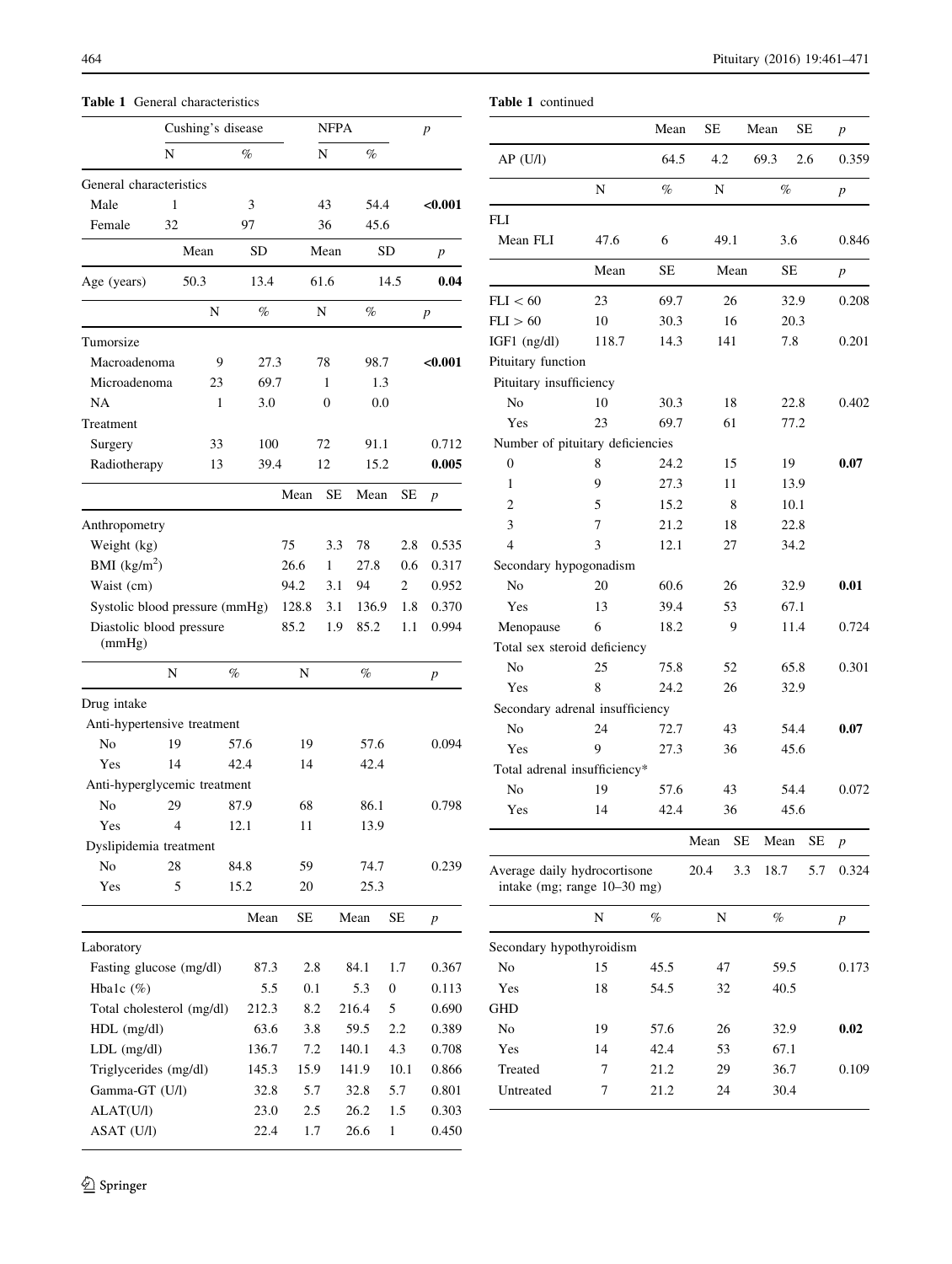#### <span id="page-4-0"></span>Table 1 continued

|                    | N              | $\%$ | N  | $\%$ | p     |
|--------------------|----------------|------|----|------|-------|
| Overt GHD          |                |      |    |      |       |
| No                 | 26             | 78.8 | 55 | 69.6 | 0.323 |
| Yes                | 7              | 21.2 | 29 | 36.7 |       |
| Diabetes insipidus |                |      |    |      |       |
| No                 | 31             | 93.9 | 69 | 87.3 | 0.303 |
| Yes                | $\mathfrak{D}$ | 6.1  | 10 | 12.7 |       |
|                    |                |      |    |      |       |

p-value (bold if significant)

GHD Growth hormone deficiency, FLI fatty liver index, SE standard error, SD standard deviation, NA not available

\* Including five patients primary adrenal insufficiency due to adrenalectomy

and pituitary function (Table [3\)](#page-5-0), but did however not survive if BMI and waist circumference were included in the model (data not shown).

#### Predictors for cardiovascular risk factors

We determined which factors might predict differences in other cardio-metabolic variables such as total cholesterol levels, HDL, LDL, systolic and diastolic BP, fasting glucose and HbA1c levels in a stepwise linear regression analysis (Table [4\)](#page-5-0). We performed the analysis once for the whole study population and once only for those who were not already receiving medical treatment for arterial hypertension, dyslipidemia or type 2 diabetes, respectively.

Every regression model included age, sex, diagnosis (CD vs. NFPA), untreated hypogonadism (primary  $+$  secondary), average dosage of hydrocortisone replacement, untreated GH deficiency, IGF-1 and FLI scores as independent variables.

FLI ( $p = 0.032$ ) was the best single predictor for HDLcholesterol levels. If those were excluded from the analysis that had already received anti-hyperlipidemic treatment,



Fig. 1 Average daily hydrocortisone intake and  $FLI > 60$ 

only FLI  $(p = 0.013)$  and GHD remained significant  $(p = 0.037)$ . Age was the only independent predictor for systolic BP ( $p < 0.001$ ), while age ( $p = 0.001$ ) and sex  $(p = 0.012)$  were predictive for systolic BP in those who did not already receive antihypertensive medication. Female sex was the only independent negative predictor of diastolic BP and remained significant after excluding those with anti-hypertensive treatment ( $p = 0.001$ ). HbA1c was independently predicted by FLI  $(p = 0.001)$ , age  $(p = 0.006)$  and male sex  $(p = 0.031)$ . FLI remained the only significant predictor if those with anti-hyperglycemic treatment were excluded from the analysis ( $p = 0.001$ ). FLI was also the only independent predictor for fasting glucose levels for those with  $(p = 0.001)$  and without antidiabetic treatment ( $p = 0.002$ ; Table [4\)](#page-5-0).

If FLI was substituted by the separate variables used for its equitation (BMI, waist circumference, triglycerides and GGT), GGT was the best determinant for HbA1c levels in the whole study cohort ( $p = 0.016$ ) and after excluding

| Table 2 Predictors of the fatty<br>liver index | Model       | β         | <b>SE</b> | $p$ value | Confidence interval (CI; $95.0 \%$ ) |          |  |
|------------------------------------------------|-------------|-----------|-----------|-----------|--------------------------------------|----------|--|
|                                                |             |           |           |           | Lowest                               | Highest  |  |
|                                                | Model $1*$  |           |           |           |                                      |          |  |
|                                                | Female sex  | $-22.535$ | 8.971     | 0.016     | $-39.298$                            | $-2.006$ |  |
|                                                | HC dosage   | 1.804     | 0.859     | 0.042     | 0.072                                | 3.536    |  |
|                                                | Model $2**$ |           |           |           |                                      |          |  |
|                                                | HC dosage   | 1.124     | 0.451     | 0.017     | 0.212                                | 2.036    |  |
|                                                | BMI         | 4.087     | 0.526     | < 0.001   | 3.023                                | 5.151    |  |
|                                                | Waist       | 0.296     | 0.132     | 0.031     | 0.028                                | 0.563    |  |
|                                                |             |           |           |           |                                      |          |  |

 $\beta$ , Partial regression coefficient; HC, hydrocortisone; SE, standard error of partial regression coefficient \* Included age, sex, diagnosis, untreated GHD, adrenal insufficiency, untreated hypogonadism, secondary hypothyroidism

\*\* + BMI + Waist circumference

Table 2 Predictors of the fatty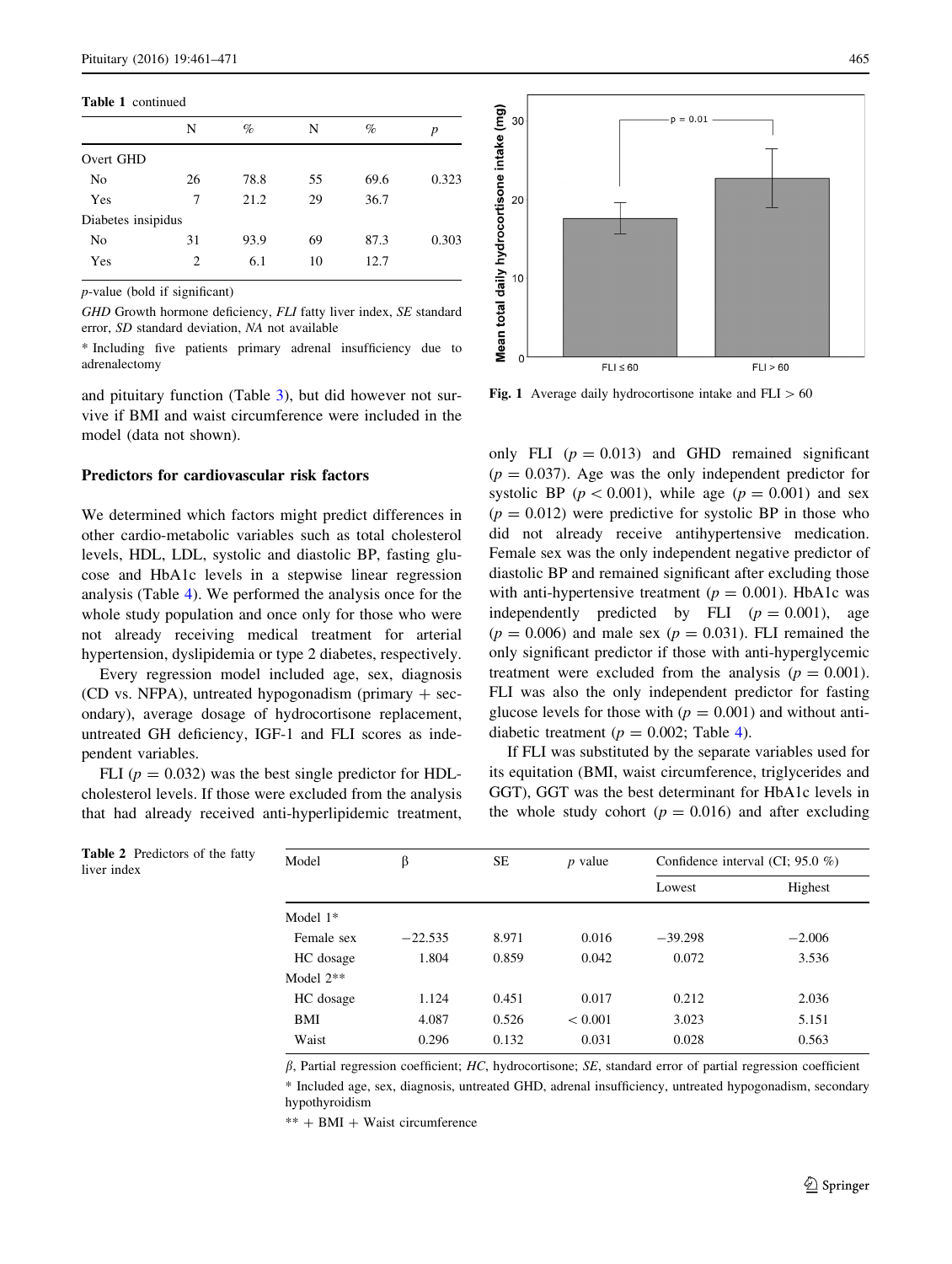# <span id="page-5-0"></span>**Table 3** Predictors for an  $FLI > 60$

| $\mathbf{1} \cdot \mathbf{1}$ and $\mathbf{1} \cdot \mathbf{1}$ and $\mathbf{1} \cdot \mathbf{1} \cdot \mathbf{1}$ |  |         |
|--------------------------------------------------------------------------------------------------------------------|--|---------|
|                                                                                                                    |  |         |
|                                                                                                                    |  |         |
|                                                                                                                    |  | _______ |

| <b>Table</b> $\sigma$ Theorem For all<br>FLI > 60 |            | Model with FLI (used as a dichotomic variable; FLI $> 60$ and FLI $< 60$ )* |                      |       |                                      |        |  |  |  |  |
|---------------------------------------------------|------------|-----------------------------------------------------------------------------|----------------------|-------|--------------------------------------|--------|--|--|--|--|
|                                                   | Model      |                                                                             | SЕ<br><i>p</i> value |       | Confidence interval (CI; $95.0 \%$ ) |        |  |  |  |  |
|                                                   | Sex (male) | 2.758                                                                       | 0.845                | 0.027 | 0.013                                | 00.768 |  |  |  |  |
|                                                   | HC dosage  | 0.201                                                                       | 0.082                | 0.02  | .041                                 | 10.587 |  |  |  |  |

 $\beta$ , Partial regression coefficient; SE, standard error of partial regression coefficient; HC, hydrocortisone \* Including age, sex, diagnosis, hypogonadism, secondary hypothyroidism, adrenal insufficiency, untreated GHD

#### Table 4 Predictors of cardiovascular risk factors

| Dependent variable*             | All patients         |           |       | Not pretreated**    |                      |           |           |           |
|---------------------------------|----------------------|-----------|-------|---------------------|----------------------|-----------|-----------|-----------|
|                                 | Independent variable | $\beta$   | SE    | $\n  p \n  value\n$ | Independent variable | β         | <b>SE</b> | $p$ value |
| <b>HDL</b>                      | <b>FLI</b>           | $-0.262$  | 0.118 | 0.032               | <b>FLI</b>           | $-0.356$  | 0.134     | 0.013     |
|                                 |                      |           |       |                     | <b>GHD</b>           | 18.567    | 8.435     | 0.037     |
| Systolic blood pressure (mmHg)  | Age                  | 0.851     | 0.180 | < 0.001             | Age                  | 0.426     | 0.152     | 0.001     |
|                                 |                      |           |       |                     | Sex                  | $-13.622$ | 4.488     | 0.012     |
| Diastolic blood pressure (mmHg) | <b>Sex</b>           | $-10.184$ | 2.723 | 0.001               | <b>Sex</b>           | $-7.852$  | 2.731     | 0.010     |
| HbA1c $(\%)$                    | <b>FLI</b>           | 0.008     | 0.002 | 0.001               | FLI                  | 0.235     | 0.064     | 0.001     |
|                                 | Age                  | 0.014     | 0.005 | 0.006               |                      |           |           |           |
|                                 | <b>Sex</b>           | 0.348     | 0.156 | 0.031               |                      |           |           |           |
| Fasting glucose (mg/dl)         | <b>FLI</b>           | 0.230     | 0.068 | 0.002               | FLI                  | 0.235     | 0.064     | 0.001     |

FLI Fatty liver index

\* The predictive variables were age, sex, diagnosis, FLI, hypogonadism, HC dosage and untreated GHD and IGF-1

\*\* Patients excluded taking anti-hyperglycemic drugs (for HbA1c, fasting glucose), antihypertensive medication (for systolic, diastolic BP), antihyperlipidemic drugs (for total cholesterol, HDL, LDL), respectively

those with pretreated diabetes mellitus type 2 ( $p = 0.012$ ). GGT was also the best predictor for fasting glucose levels  $(p < 0.001;$  Table 5).

## **Discussion**

In the present study we could show that HC dosage was an independent predictor of FLI as a marker of NAFLD. This association also remained significant after accounting for waist circumference and BMI. HC intake was also significantly higher in those with an FLI score  $>60$  which has been shown to have a high predictive value for NAFLD in histological analysis [\[24](#page-9-0)]. This indicates that an increased hepatic exposure with hydrocortisone does not only impact hepatic lipid accumulation via an increase in visceral adiposity, which is a well-established consequence of hypercortisolism [[25\]](#page-9-0) and may even persist after achievement of normocortisolism [[10\]](#page-8-0), but also by direct effects. The regression analysis indicates that every mg of HC results in average in an independent increase of 1.1 units in the FLI. Though this at first glance seems to be only a moderate increase, it has also to be kept in mind that it has been shown in the general population that an increase of the FLI Table 5 Individual analysis of the components of the fatty liver index

|                           | β      | SE    | <i>p</i> value |
|---------------------------|--------|-------|----------------|
| Model for Hbalc           |        |       |                |
| Model $1*$                |        |       |                |
| GGT                       | 0.400  | 0.155 | 0.016          |
| Model $2**$               |        |       |                |
| GGT                       | 0.342  | 0.124 | 0.012          |
| Model for fasting glucose |        |       |                |
| Model $1*$                |        |       |                |
| GGT                       | 18.988 | 4.297 | < 0.001        |
| Model $2**$               |        |       |                |
| GGT                       | 18.833 | 3.237 | < 0.001        |

The predictive variables were age, sex, diagnosis, overt hypogonadism, HC dosage and untreated GHD, triglycerides, BMI, GGT, waist circumference

\* All patients

\*\* Only patients without anti-diabetic drugs

by only one unit may result in an increased chance of developing NAFLD by 5.8 %. It is known that GC treat-ment may result in liver fat accumulation [[26\]](#page-9-0), however,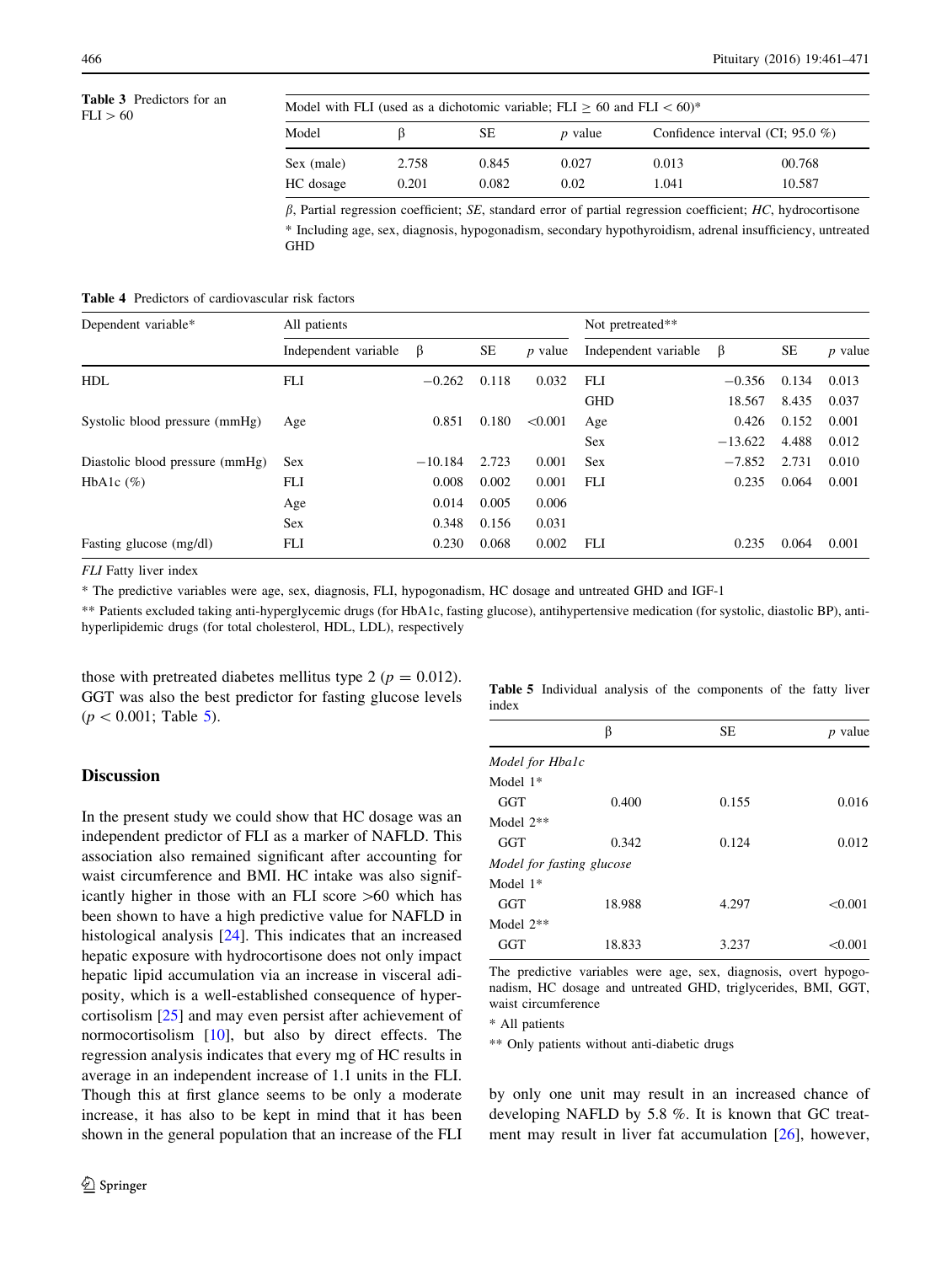this has rather been reported in the context the administration of supraphysiological dosage due to its anti-in-flammatory effect in inflammatory diseases [[27\]](#page-9-0). Although there is also evidence for general hypothalamo-pituitaryadrenal (HPA) overactivity in NAFLD patients [[28\]](#page-9-0), data supporting a more tissue specific role of GCs in the pathogenesis of NAFLD are even more compelling.

These data show that direct cortisol exposure to liver is a key mediator of liver fat metabolism and NAFLD development  $[26]$  $[26]$ . The glucocorticoid receptor  $(GR)$  is a critical regulator of liver glucose and lipid homeostasis [\[29](#page-9-0)], mediating effects on hepatic lipid metabolism by directly promoting liver fat accumulation via an increase in lipoproteins secretion and up-regulation of enzymes involved in fatty acid synthesis [\[30](#page-9-0)] and inhibition in liver-specific fatty acid oxidation [\[31](#page-9-0)]. In line, liver-specific knockdown of the GR expression ameliorates steatosis severity [\[32](#page-9-0)].

A critical role seems to be played by the local metabolism of glucocorticoids, in particular conversion of cortisone to cortisol by the  $11\beta$ -hydroxysteroid dehydrogenase type  $1$  (11 $\beta$ -HSD1)-enzyme that is primarily found in visceral adipose and liver tissue [\[33](#page-9-0)]. Hepatic [[34\]](#page-9-0) as well as visceral 11 $\beta$ -HSD1 [[35\]](#page-9-0) have both been shown to play a significant role in the etiology of the metabolic syndrome. This enzyme is in particular overexpressed in visceral fat of obese subjects resulting in cortisol-overexposure of the liver by the splanchnic venous system [[36\]](#page-9-0). This is of certain importance as already in metabolically healthy individuals, splanchnic  $11\beta$ -HSD1 reactivation of cortisone alone is expected to account for approximately one fourth of circulating cortisol levels [\[33](#page-9-0)].

Correspondingly, adipose tissue specific knock-out of  $11\beta$ -HSD1 in animal models protects from the development of a metabolic syndrome-like phenotype despite systemic corticosteroid excess [[35\]](#page-9-0). In turn, mice overexpressing 11 $\beta$ -HSD1 in the fat tissue show unaltered systemic GC levels while GC levels are increased in portal vein and as a consequence, these mice are developing impaired hepatic lipid clearance and steatosis [[34\]](#page-9-0). On the one hand selective overexpression of 11b-HSD1 results in the development of all features of the metabolic syndrome expect obesity [\[34](#page-9-0)], on the other hand, selective knock-out of hepatic  $11\beta$ -HSD1 is not sufficient to prevent features of the MS and steatosis, when visceral  $11\beta$ -HSD1 is still active and animals are exposed to high doses of GC.

These findings underline the critical role of hepatic exposure to GCs for the development of NAFLD and the metabolic syndrome and have promoted the development of selective inhibitors of  $11\beta$ -HSD1 [[37–40\]](#page-9-0).

Again, while the effects of liver specific  $11\beta$ -HSD1 inhibition on metabolic parameters have been less convincing  $[39]$  $[39]$ , the use of an 11 $\beta$ -HSD1 inhibition that targets both, adipose and liver 11b-HSD1 has shown beneficial results in type 2 diabetics in addition to metformin therapy in terms of significant improvements in glycemic control and dyslipidemia [\[40](#page-9-0)]. The importance of local and in particular visceral glucocorticoid activation is further underscored by the fact that patients who have been treated with these drugs show significant improvement in metabolic parameters despite a compensatory increase in ACTH and subsequently unaltered systemic cortisol levels. In addition, it was further demonstrated that the improvement in triglyceride levels and hemoglobin A1c was even more promising in those with a higher BMI though there was no difference in baseline metabolic parameters in this regard, potentially due to the higher  $11\beta$ -HSD1 expression as a result of increased visceral adipose tissue in these subjects.

All these findings highlight the importance of hepatic GC exposure via the portal venous system and coming back to the findings of our study, it has to be kept in mind that in contrast to individuals without adrenal insufficiency, where cortisol is directly secreted from the adrenals into the systemic circulation, oral intake of HC as hormone replacement therapy results in a higher liver exposure as it will first enter the portal venous system and therefore result in a relatively increased liver exposure.

In keeping, patients with secondary adrenal insufficiency have an increased overall mortality in particular if they take more than 20 mg per day  $[41]$  $[41]$  and also show an unfavorable cardiometabolic risk profile. In contrast, our data do not indicate that preceding hypercortisolism as in cured CD has a sustained impact on the development of NAFLD, making other factors more likely to contribute to the poor cardiometabolic outcome reported in the literature such as persisting visceral obesity [[10\]](#page-8-0).

Adams and colleagues demonstrated in a longitudinal study in a small subset of patients with hypopituitarism that NAFLD development may finally resulting in NASH, fibrosis, cirrhosis and hepatocellular carcinoma, even demanding liver transplantation due to liver failure [\[42](#page-10-0)]. However, a large proportion of this small subgroup investigated, was suffering from hypothalamic obesity, potentially differing in terms of NAFLD pathophysiology in comparison to NFPA patients. According to the authors, almost all patients were on HC replacement therapy, but they do not report on dosage.

In contrast to the role of HC-, GHD, respectively GHD replacement therapy did not seem to have a significant influence on FLI as a marker of NAFLD in our study cohort, neither in CD nor in NFPA patients.

Nishizawa and colleagues [\[14](#page-9-0)] reported on a high prevalence of NAFLD of up to 70 % in GHD patients and also a high prevalence of NASH. They also documented a significant improvement in terms of liver histology and liver enzymes in a subgroup of patients receiving GH. The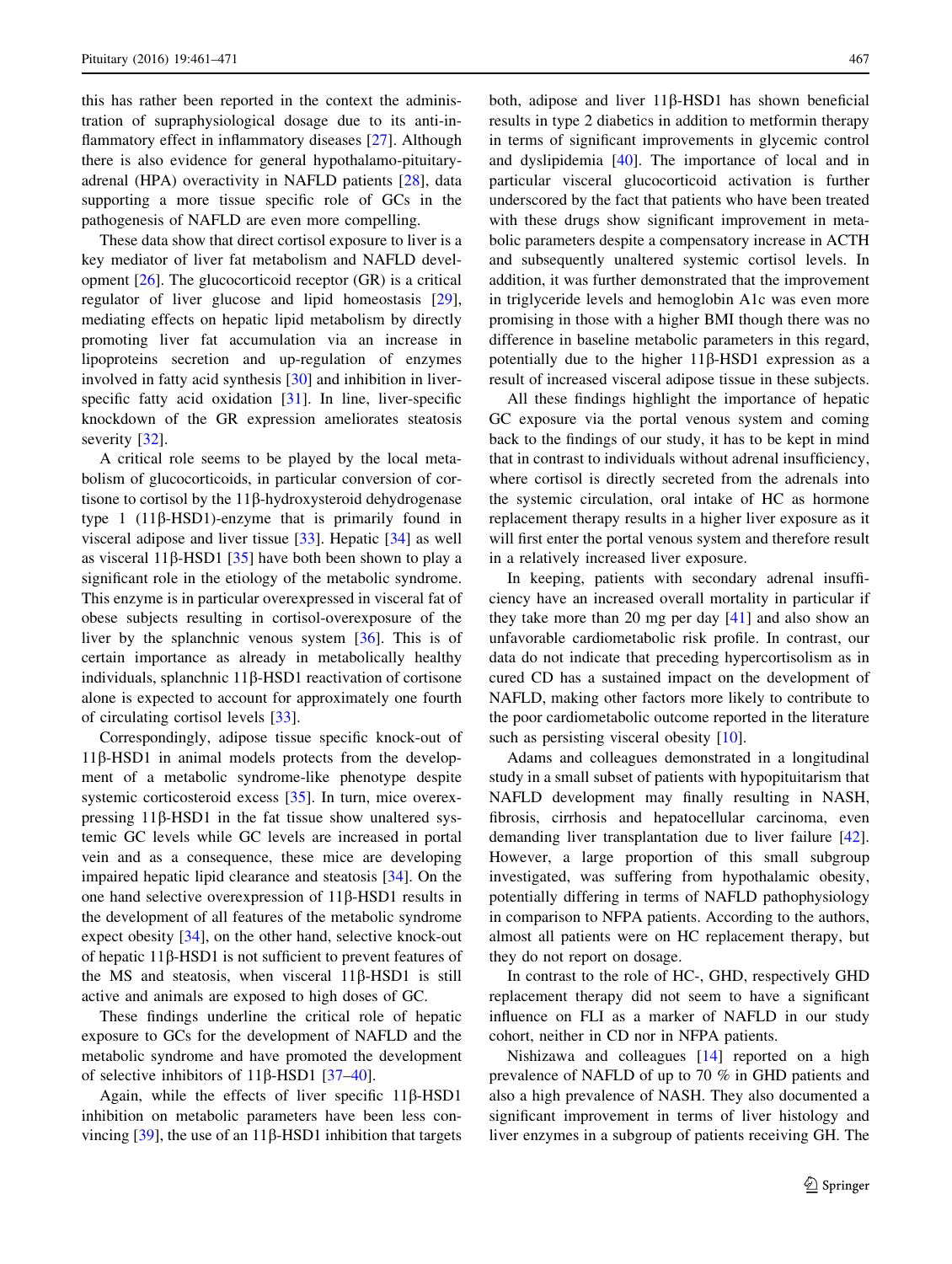high prevalence of NAFLD and NASH may be explained by a high rate of patients with craniopharyngeoma included, potentially suffering from hypothalamic damage. Though controls were matched for BMI, these patients may represent a distinct entity which is not directly comparable with NFPA patients. In this patient cohort, most patients were also suffering from adrenal insufficiency but the authors do not report on replacement regimens. In contrast Garnder et al. [\[13](#page-9-0)] who estimated NAFLD by means of magnetic resonance spectroscopy did not find an increased prevalence of NAFLD in comparison to matched controls. In this cohort only a minority of patients was suffering from adrenal insufficiency. We can only speculate on the discrepant findings in these studies but etiology of GHD and extent of accompanying pituitary insufficiencies and subsequent replacement regimens may play a role in this context. It has to be kept in mind that there is a close interaction between the different hormonal axes. GH for example is known to suppress 11<sup>B</sup>-HSD1 activity and therefore reducing cortisol exposure.

FLI in our cohort was an independent predictor for conventional cardiovascular risk factors such as HbA1c, fasting glucose and HDL cholesterol. These findings are in accordance with the literature [[24\]](#page-9-0). HbA1c and fasting glucose were best predicted by GGT-levels if analysis of the four factors contributing to its calculation were investigated separately. This finding is of interest as GGT levels have also been suggested to be predictive for mortality also independent of the presence of NAFLD [\[41](#page-9-0)].

Apart from the obvious that HC replacement dosage in patients with adrenal insufficiency should be as high as necessary but as low as possible, the clinical implications of our findings might include to further investigate the effects of different HC-formulations and application routes such as modified-release HC and HC via continuous subcutaneous infusion (CSI) on NAFLD development. Modified-release HC has shown beneficial effects with regard to metabolic outcome [[43](#page-10-0)–[45\]](#page-10-0), although it is still not completely clear if this is solely due to a reduced overall bioavailability or due to the more physiological HC release. It has been shown that patients who had switched from conventional to a dual-release regimen may benefit in terms of cardiometabolic parameters without negative effects on quality of life [\[43](#page-10-0)]. Studies comparing conventional HC to extended-release HC showed in particular significantly lower levels of triglycerides and BMI [\[43](#page-10-0), [44](#page-10-0)], both being part of the FLI calculation while others have shown a reduction in waist circumference but not on triglycerides [[45\]](#page-10-0).

On the other hand if you follow our argumentation that the direct hepatic HC exposure via the portal circulation may have more detrimental effects with regard to NAFLD development, the administration of HC by CSI should result in benefits with regard to liver steatosis. The so far available pilot studies on HC administration via CSI did not investigate the effects on NAFLD, but showed no benefits with regard to glucose metabolism that is at least pathophysiologically closely related to liver steatosis as also being shown in our study by the FLI and GGT being best predictor for fasting glucose and HbA1c levels. The interpretation of the results of these studies is however hampered by the fact that in one study CSI resulted in a significant increased overall HC exposure in comparison to the oral dosage potentially counteracting any beneficial effects exerted by the different route of application and in the other study area under the curve (AUC) for cortisol exposure was only determined during the euglycaemichyperinsulinaemic clamp test [\[46](#page-10-0)]. It remains therefore speculative if a same-dose exposure to HC given parenterally would be better for liver and metabolic health than oral application.

There are some limitations that have to be taken into consideration for the interpretation of our results. The major limitation refers to the use of an index for determining NAFLD. Whilst non-invasive assessments of NAFLD as the FLI are able to provide accurate measurements of increased liver fat, it cannot replace staging of disease by liver biopsy as they have lower accuracy in quantifying steatosis. However, the index has been proven highly accurate in detecting a fatty liver [[18\]](#page-9-0) and most studies in western populations have shown that a  $FLI < 30$ has an accuracy for excluding NAFLD between 80 and 87 % while a cut off of  $>60$  has a specificity of 80 % for detecting NAFLD, though cut-off points may be different [\[20](#page-9-0)] in other ethnic populations [[47](#page-10-0), [48](#page-10-0)]. The FLI has initially been developed in a large epidemiological study from the general population and was tested against the diagnosis of a fatty liver by a single-operator ultrasonography (US) according to four stringent US-criteria [\[49](#page-10-0)] that in turn had shown to diagnose NAFLD defined by a histological confirmed fat content of  $>30\%$  with a sensitivity of 83 % and specificity of 100 %  $[18]$  $[18]$ . US has shown comparable rates of sensitivity in comparison to other advance imaging techniques such as 1H-MRS, although the specificity may be lower [[50\]](#page-10-0). The FLI has been shown to perform equally good in men and women [[47,](#page-10-0) [48\]](#page-10-0), though some authors did find different cut-off points depending on sex [\[48](#page-10-0)].

Indirect measures of hepatic steatosis by indexes such as the FLI but also by imaging techniques fail at making the important distinction between NAFLD and NASH [[20,](#page-9-0) [51](#page-10-0)]. However, due to the associated high costs, sampling error and morbidity with liver biopsies, this approach according to current consensus guidelines is only justified if clinical history, examination, laboratory results and abdominal ultrasound [[52\]](#page-10-0) indicate sever NAFLD or NASH.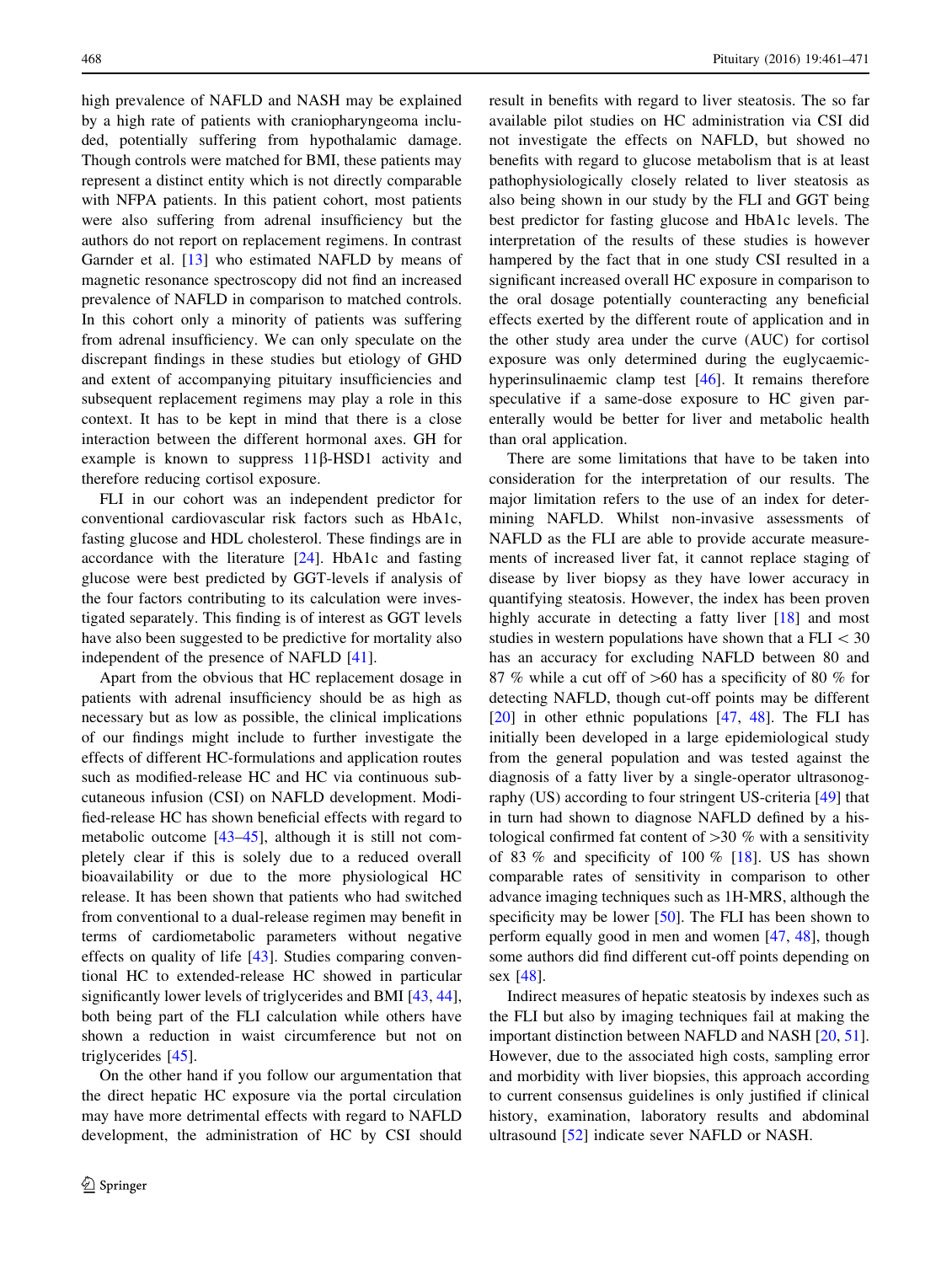<span id="page-8-0"></span>In addition to its application for detecting NAFLD, the index has been shown to be a useful predictor of arteriosclerosis development, independent of established classical risk factors in particular in those patients with a score  $> 60$  [\[53](#page-10-0)], and may also be an independent predictor for the development of arterial fibrillation [[54\]](#page-10-0), diabetes [\[55](#page-10-0)], cardiovascular and all-cause mortality [\[21](#page-9-0), [24\]](#page-9-0). If these results are directly transferable to patients with hypopituitarism with their unique hormonal setting demands however further evaluation.

A further limitation is the cross-sectional non-controlled design of our study. Reasons for not using GHD replacement therapy are various and may range from missing subjective or objective benefit from treatment as well as development of side effects or a general refusal of daily injections. Further prospective studies including a separate analysis of HC replacement regimes are therefore needed to evaluation the obviously complex role of GHD and HC in NAFLD among patients with pituitary dysfunction. Despite these limitations, we believe our data provide important implications for a better understanding NAFLD in general and its management of in patients with pituitary insufficiencies.

## Conclusion

In summary we could show that while HC dosage affects FLI as an estimate of NAFLD in patients with pituitary adenomas the benefit of GH replacement still needs to be determined. In contrast to reports in CD patients with active disease, NAFLD in those biochemically controlled was not significantly increased in comparison to NFAP patients. Our study also contributes to the understanding of the role of cortisol in the development of NAFLD. Further studies should assess the diagnostic accuracy in comparison to histological criteria and its prognostic implications in this special patient population.

Acknowledgments This study was in part supported by an unrestricted research Grant from Pfizer (WI194219). The funding source played no role in the study design, analysis or interpretation of the data, writing of the manuscript or submission process. Open access funding provided by Max Planck Society.

Funding This study was in part supported by an unrestricted research Grant from Pfizer (WI194219). The funding source played no role in the study design, analysis or interpretation of the data, writing of the manuscript or submission process. Open access funding provided by Max Planck Society.

## Compliance with ethical standards

Conflict of interest G.K.S. has been a consultant for Sandoz and Pfizer and has participated in medical education activities organized by, and has received investigator-initiated research grants from Pfizer. M.K.A. has received honoraria for public speaking from Pfizer and NovoNordisk and reimbursement for travel expenses to attend conferences from Pfizer and Lilly. M.R.S. has received reimbursement for travel expenses to attend conferences from Lilly. M.K.A. and M.R.S. have received a young investigator fellowship from Pfizer.

Ethical approval All patients gave written informed consent to be part of the NeoExNET registry and the study was approved by the ethical review board of the Ludwig Maximilian University of Munich.

Open Access This article is distributed under the terms of the Creative Commons Attribution 4.0 International License ([http://crea](http://creativecommons.org/licenses/by/4.0/) [tivecommons.org/licenses/by/4.0/\)](http://creativecommons.org/licenses/by/4.0/), which permits unrestricted use, distribution, and reproduction in any medium, provided you give appropriate credit to the original author(s) and the source, provide a link to the Creative Commons license, and indicate if changes were made.

## References

- 1. Clark JM (2006) The epidemiology of nonalcoholic fatty liver disease in adults. J Clin Gastroenterol 40:5–10
- 2. Vernon G, Baranova A, Younossi Z (2011) Systematic review: the epidemiology and natural history of non-alcoholic fatty liver disease and non-alcoholic steatohepatitis in adults. Aliment Pharmacol Ther 34:274–285
- 3. Targher G, Arcaro G (2007) Non-alcoholic fatty liver disease and increased risk of cardiovascular disease. Atherosclerosis 191:235–240
- 4. Clayton R, Raskauskiene D, Reulen R, Jones P (2010) Mortality and morbidity in Cushing's disease over 50 years in Stoke-on-Trent, UK: audit and meta-analysis of literature. J Clin Endocrinol Metab 96:632–642
- 5. Bülow B, Hagmar L, Mikoczy Z, Nordström CH, Erfurth EM (1997) Increased cerebrovascular mortality in patients with hypopituitarism. Clin Endocrinol (Oxf) 46:75–81
- 6. Zueger T, Kirchner P, Herren C, Fischli S, Zwahlen M, Christ E, Stettler C (2012) Glucocorticoid replacement and mortality in patients with nonfunctioning pituitary adenoma. J Clin Endocrinol Metab 97:E1938–E1942
- 7. Dekkers O, Biermasz N, Pereira A, Roelfsema F, Van Aken M, Voormolen J, Romijn J (2007) Mortality in patients treated for Cushing's disease is increased, compared with patients treated for nonfunctioning pituitary macroadenoma. J Clin Endocrinol Metab 92:976–981
- 8. Feldt-Rasmussen U, Abs R, Bengtsson B-A, Bennmarker H, Bramnert M, Hernberg-Stahl E, Monson JP, Westberg B, Wilton P, Wuster C (2002) Growth hormone deficiency and replacement in hypopituitary patients previously treated for acromegaly or Cushing's disease. Eur J Endocrinol 146:67–74
- 9. Johannsson G, Sunnerhagen KS, Svensson J (2004) Baseline characteristics and the effects of two years of growth hormone replacement therapy in adults with growth hormone deficiency previously treated for Cushing's disease. Clin Endocrinol (Oxf) 60:550–559
- 10. Wagenmakers M, Roerink S, Gil L, Plantinga T, Smit J, Netea-Maier R, Hermus A (2015) Persistent centripetal fat distribution and metabolic abnormalities in patients in long-term remission of Cushing's syndrome. Clin Endocrinol (Oxf) 82:180–187
- 11. Colao A, Pivonello R, Spiezia S, Faggiano A, Ferone D, Filippella M, Marzullo P, Cerbone G, Siciliani M, Lombardi G (1999) Persistence of increased cardiovascular risk in patients with Cushing's disease after five years of successful cure. J Clin Endocrinol Metab 84:2664–2672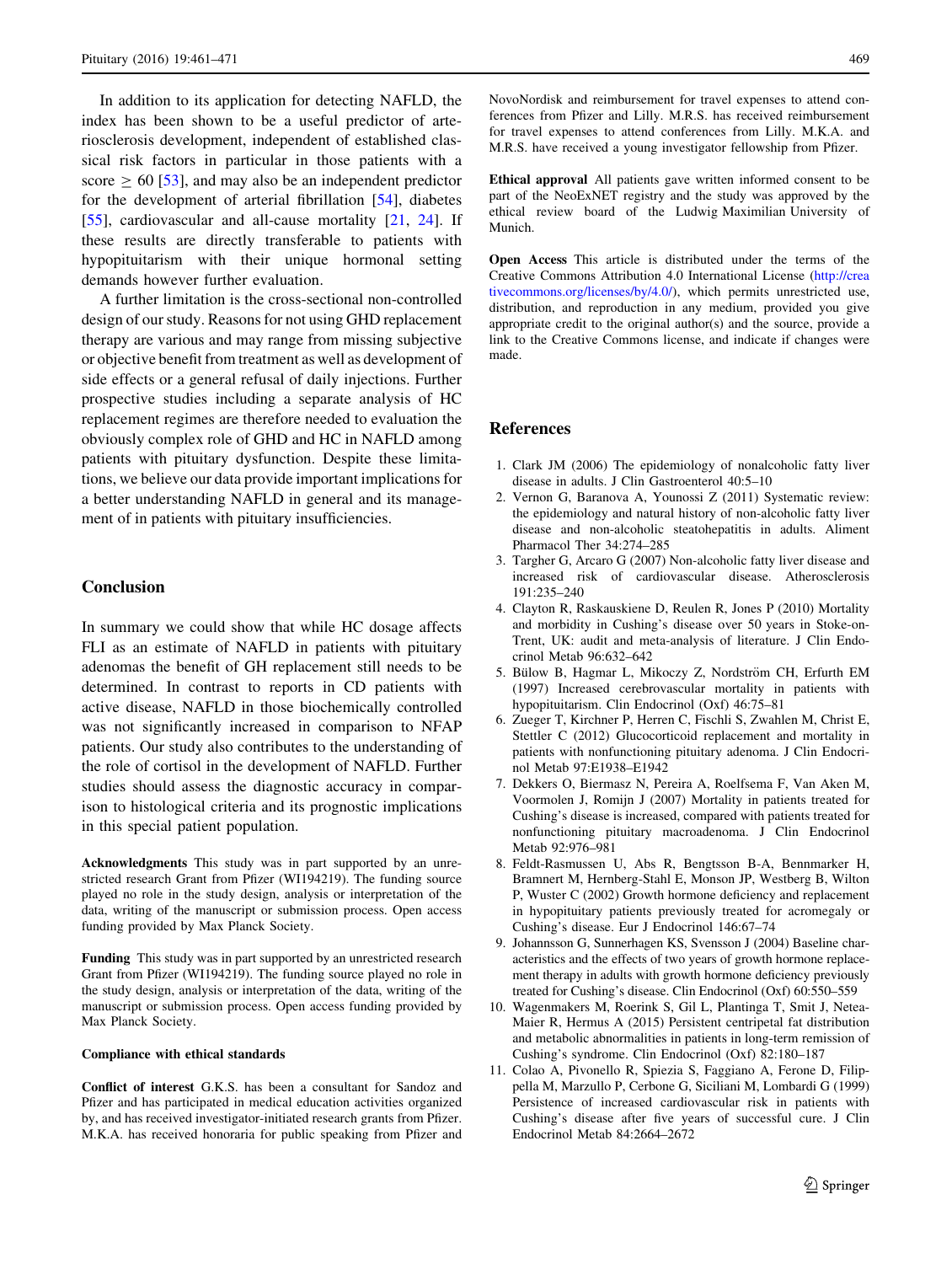- <span id="page-9-0"></span>12. Rockall A, Sohaib S, Evans D, Kaltsas G, Isidori A, Monson J, Besser G, Grossman A, Reznek R (2003) Hepatic steatosis in Cushing's syndrome: a radiological assessment using computed tomography. Eur J Endocrinol 149:543–548
- 13. Gardner CJ, Irwin AJ, Daousi C, McFarlane IA, Joseph F, Bell JD, Thomas EL, Adams VL, Kemp GJ, Cuthbertson DJ (2012) Hepatic steatosis, GH deficiency and the effects of GH replacement: a Liverpool magnetic resonance spectroscopy study. Eur J Endocrinol 166:993–1002
- 14. Nishizawa H, Iguchi G, Murawaki A, Fukuoka H, Hayashi Y, Kaji H, Yamamoto M, Suda K, Takahashi M, Seo Y (2012) Nonalcoholic fatty liver disease in adult hypopituitary patients with GH deficiency and the impact of GH replacement therapy. Eur J Endocrinol 167:67–74
- 15. Ichikawa T, Nakao K, Hamasaki K, Furukawa R, Tsuruta S, Ueda Y, Taura N, Shibata H, Fujimoto M, Toriyama K (2007) Role of growth hormone, insulin-like growth factor 1 and insulin-like growth factor-binding protein 3 in development of non-alcoholic fatty liver disease. Hepatol Int 1:287–294
- 16. Candia R, Riquelme A, Baudrand R, Carvajal CA, Morales M, Solís N, Pizarro M, Escalona A, Carrasco G, Boza C (2012) Overexpression of 11b-hydroxysteroid dehydrogenase type 1 in visceral adipose tissue and portal hypercortisolism in non-alcoholic fatty liver disease. Liver Int 32:392–399
- 17. Takahashi Y (2012) Essential roles of growth hormone (GH) and insulin-like growth factor-I (IGF-I) in the liver [Review]. Endocr J 59:955–962
- 18. Bedogni G, Bellentani S, Miglioli L, Masutti F, Passalacqua M, Castiglione A, Tiribelli C (2006) The Fatty Liver Index: a simple and accurate predictor of hepatic steatosis in the general population. BMC gastroenterology 6:33
- 19. Cuthbertson DJ, Weickert MO, Lythgoe D, Sprung VS, Dobson R, Shoajee-Moradie F, Umpleby M, Pfeiffer AF, Thomas EL, Bell JD (2014) External validation of the fatty liver index and lipid accumulation product indices, using 1H-magnetic resonance spectroscopy, to identify hepatic steatosis in healthy controls and obese, insulin-resistant individuals. Eur J Endocrinol 171:561–569
- 20. Otgonsuren M, Estep MJ, Hossain N, Younossi E, Frost S, Henry L, Hunt S, Fang Y, Goodman Z, Younossi ZM (2014) A single non-invasive model to diagnose non-alcoholic fatty liver disease (NAFLD) and non-alcoholic steatohepatitis (NASH). J Gastroenterol Hepatol 29:2006–2013
- 21. Calori G, Lattuada G, Ragogna F, Garancini MP, Crosignani P, Villa M, Bosi E, Ruotolo G, Piemonti L, Perseghin G (2011) Fatty liver index and mortality: the cremona study in the 15th year of follow-up. Hepatology 54:145–152
- 22. Aimaretti G, Corneli G, Razzore P, Bellone S, Baffoni C, Arvat E, Camanni F, Ghigo E (1998) Comparison between Insulin-Induced Hypoglycemia and Growth Hormone (GH)-Releasing Hormone + Arginine as Provocative Tests for the Diagnosis of GH Deficiency in Adults 1. J Clin Endocrinol Metab 83:1615–1618
- 23. Abdu T, Elhadd T, Neary R, Clayton R (1999) Comparison of the low dose short synacthen test  $(1 \mu g)$ , the conventional dose short synacthen test  $(250 \mu g)$ , and the insulin tolerance test for assessment of the hypothalamo-pituitary-adrenal axis in patients with pituitary disease. J Clin Endocrinol Metab 84:838–843
- 24. Gastaldelli A, Kozakova M, Højlund K, Flyvbjerg A, Favuzzi A, Mitrakou A, Balkau B (2009) Fatty liver is associated with insulin resistance, risk of coronary heart disease, and early atherosclerosis in a large European population. Hepatology 49:1537–1544
- 25. Mayo-Smith W, Hayes C, Biller B, Klibanski A, Rosenthal H, Rosenthal D (1989) Body fat distribution measured with CT: correlations in healthy subjects, patients with anorexia nervosa, and patients with Cushing syndrome. Radiology 170:515–518
- 27. Dourakis S, Sevastianos V, Kaliopi P (2002) Acute severe steatohepatitis related to prednisolone therapy. Am J Gastroenterol 97:1074–1075
- 28. Targher G, Bertolini L, Rodella S, Zoppini G, Zenari L, Falezza G (2006) Associations between liver histology and cortisol secretion in subjects with nonalcoholic fatty liver disease. Clin Endocrinol (Oxf) 64:337–341
- 29. Vegiopoulos A, Herzig S (2007) Glucocorticoids, metabolism and metabolic diseases. Mol Cell Endocrinol 275:43–61
- 30. Den Boer M, Voshol P, Kuipers F, Havekes L, Romijn J (2004) Hepatic steatosis: a mediator of the metabolic syndrome. Lessons from animal models. Arterioscler Thromb Vasc Biol 24:644–649
- 31. Letteron P, Brahimi-Bourouina N, Robin M, Moreau A, Feldmann G, Pessayre D (1997) Glucocorticoids inhibit mitochondrial matrix acyl-CoA dehydrogenases and fatty acid beta-oxidation. Am J Physiol Gastrointest Liver Physiol 272:1141–1150
- 32. Lemke U, Krones-Herzig A, Diaz MB, Narvekar P, Ziegler A, Vegiopoulos A, Cato AC, Bohl S, Klingmüller U, Screaton RA (2008) The glucocorticoid receptor controls hepatic dyslipidemia through Hes1. Cell Metab 8:212–223
- 33. Basu R, Singh RJ, Basu A, Chittilapilly EG, Johnson MC, Toffolo G, Cobelli C, Rizza RA (2005) Obesity and type 2 diabetes do not alter splanchnic cortisol production in humans. J Clin Endocrinol Metab 90:3919–3926
- 34. Paterson JM, Morton NM, Fievet C, Kenyon CJ, Holmes MC, Staels B, Seckl JR, Mullins JJ (2004) Metabolic syndrome without obesity: hepatic overexpression of 11 $\beta$ -hydroxysteroid dehydrogenase type 1 in transgenic mice. Proc Natl Acad Sci USA 101:7088–7093
- 35. Morgan SA, McCabe EL, Gathercole LL, Hassan-Smith ZK, Larner DP, Bujalska IJ, Stewart PM, Tomlinson JW, Lavery GG (2014) 11 $\beta$ -HSD1 is the major regulator of the tissue-specific effects of circulating glucocorticoid excess. Proc Natl Acad Sci USA 111:2482–2491
- 36. Wake DJ, Rask E, Livingstone DEW, Söderberg S, Olsson T, Walker BR (2003) Local and systemic impact of transcriptional upregulation of 11b-hydroxysteroid dehydrogenase type 1 in adipose tissue in human obesity. J Clin Endocrinol Metab 88:3983–3988
- 37. Walker BR, Connacher AA, Lindsay RM, Webb DJ, Edwards C (1995) Carbenoxolone increases hepatic insulin sensitivity in man: a novel role for 11-oxosteroid reductase in enhancing glucocorticoid receptor activation. J Clin Endocrinol Metab 80:3155–3159
- 38. Andrews RC, Rooyackers O, Walker BR (2003) Effects of the 11b-hydroxysteroid dehydrogenase inhibitor carbenoxolone on insulin sensitivity in men with type 2 diabetes. J Clin Endocrinol Metab 88:285–291
- 39. Livingstone DE, Walker BR (2003) Is 11ß-hydroxysteroid dehydrogenase type 1 a therapeutic target? Effects of carbenoxolone in lean and obese Zucker rats. J Pharmacol Exp Ther 305:167–172
- 40. Rosenstock J, Banarer S, Fonseca VA, Inzucchi SE, Sun W, Yao W, Hollis G, Flores R, Levy R, Williams WV (2010) The 11-bhydroxysteroid dehydrogenase type 1 inhibitor INCB13739 improves hyperglycemia in patients with type 2 diabetes inadequately controlled by metformin monotherapy. Diabetes Care 33:1516–1522
- 41. Sherlock M, Reulen R, Alonso AA, Ayuk J, Clayton R, Sheppard M, Hawkins M, Bates A, Stewart P (2009) ACTH deficiency, higher doses of hydrocortisone replacement, and radiotherapy are independent predictors of mortality in patients with acromegaly. J Clin Endocrinol Metab 94:4216–4223